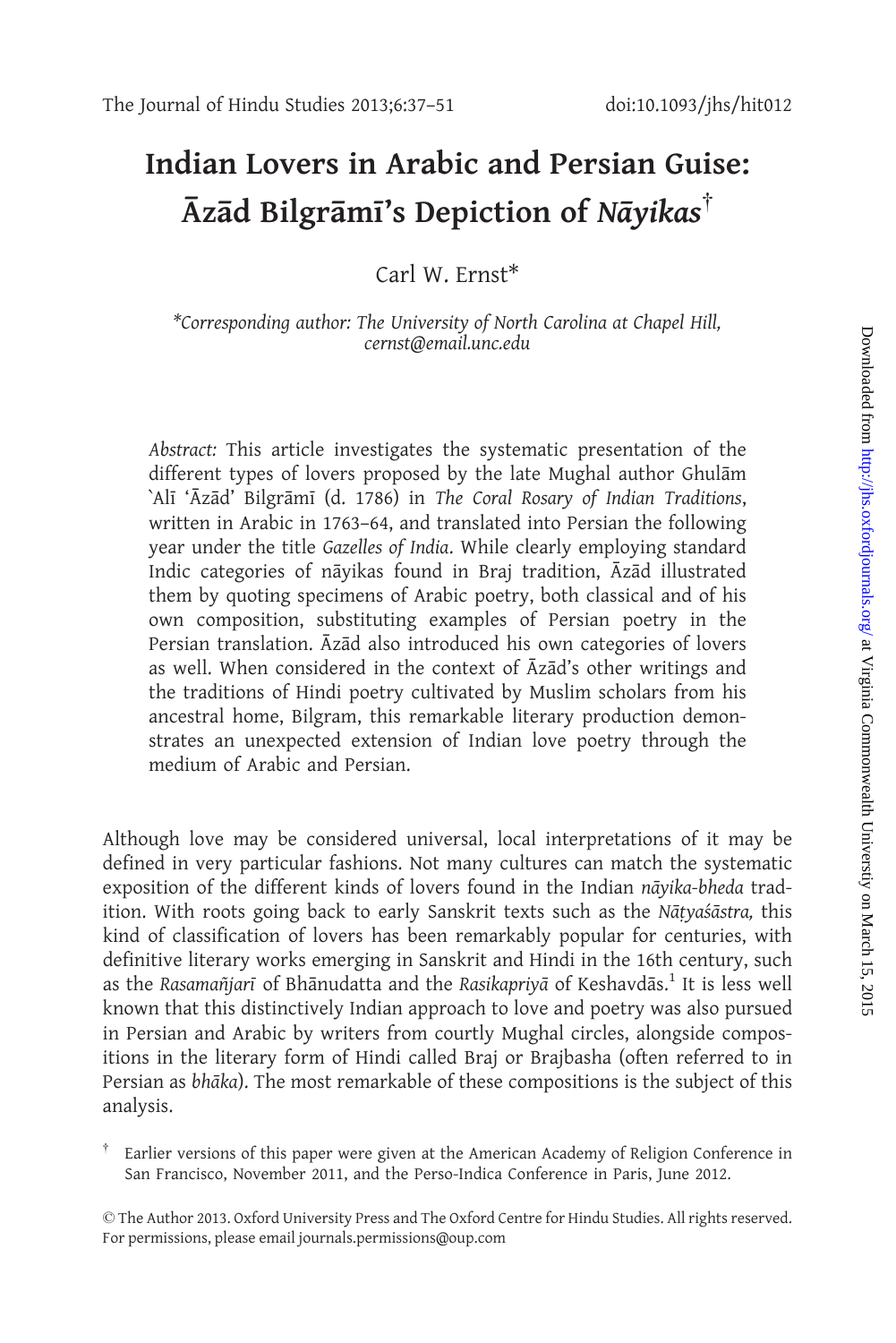In a distinctive Arabic treatise entitled The Coral Rosary of Indian Traditions (written in 1763–64), Ghulām `Alī 'Āzād' Bilgrāmī (d. 1786) provided a snapshot of his concept of the world, seen from the perspective of a cultivated Indian Muslim.<sup>2</sup> Azad was a member of a learned family from the qasbah of Bilgram in present-day UP, whose family served the Mughal empire in various administrative positions; he spent a number of years studying Arabic literature and hadith in Arabia, and then returned to the Deccan, where he wrote an immense amount of Arabic poetry and compiled three anthologies of Persian poetry.<sup>3</sup> The work under discussion is a composite text that  $\bar{A}z\bar{a}d$  wrote separately in four parts, later combined together. The first part is devoted to the hadith statements of the Prophet Muhammad regarding the sanctity of India as the place where Adam landed on Earth after his expulsion from Paradise.<sup>4</sup> The second part is a biographical dictionary containing accounts of forty-five Indian Muslim scholars who wrote in Arabic, ranging from the eighth century to the author's own day.<sup>5</sup> The third part is concerned with rhetorical figures from Indian literature, illustrated with specimens of Arabic poetry. The fourth part focuses on the categories of lovers found in Indian literature, again illustrated by Arabic verses, including both classical poems and verses of the author's own composition. Azad subsequently translated the third and fourth parts into Persian in abridged form, under the title Gazelles of India (Ghizlān al-Hind), substituting examples of Persian poetry to complete this comparative study of Arabic, Persian, and Indic rhetoric and poetics.<sup>6</sup>

Azad was by no means the first Muslim author to be interested in these Indian descriptions of lovers. Not long after the emergence of full-fledged treatises on nayikas in Hindi in the 16th century, it appears that rulers of the Mughal period, such as Abu al-Hasan Tana Shah of Golconda, and Shah Jahan himself, became interested in this literature and commissioned new works on the subject in Sanskrit and Brajbhasha, such as the Sundarasringara of Sundar Das and the Srngaramanjari of Akbar Shah. The latter text, originally written in Telugu, was translated into Sanskrit and Brajbhasha by Chintamani Tripathi. Akbar's prime minister and biographer, Abu al-Fazl, included a brief but thoughtful discussion of the nayikas in Persian (including a translation of a favourite verse from Bhanudatta) in his survey of Indian culture in the A'in-i Akbari.<sup>7</sup> A more extensive elaboration of this tradition was found in the wide-ranging 17th-century Persian encyclopaedia of Indian culture and Braj literature called The Bounty of India (Tuhfat al-Hind), commissioned around 1675 by one of Aurangzeb's sons and written by Mirzā Khān ibn Fakhr al-Dīn Muhammad. This treatise contains a detailed discussion of lovers, under the heading of the Hindi term sringara-rasa.<sup>8</sup> Because of the close association of Braj poetry with the musical tradition, nayikas were also discussed by Faqirullah in his Persian treatise on Indian music, Rag Darpan, composed in 1666.<sup>9</sup> But no other literary production of this kind by Mughal authors compares in scope with the fourth part of Azad's Coral Rosary, which takes up over two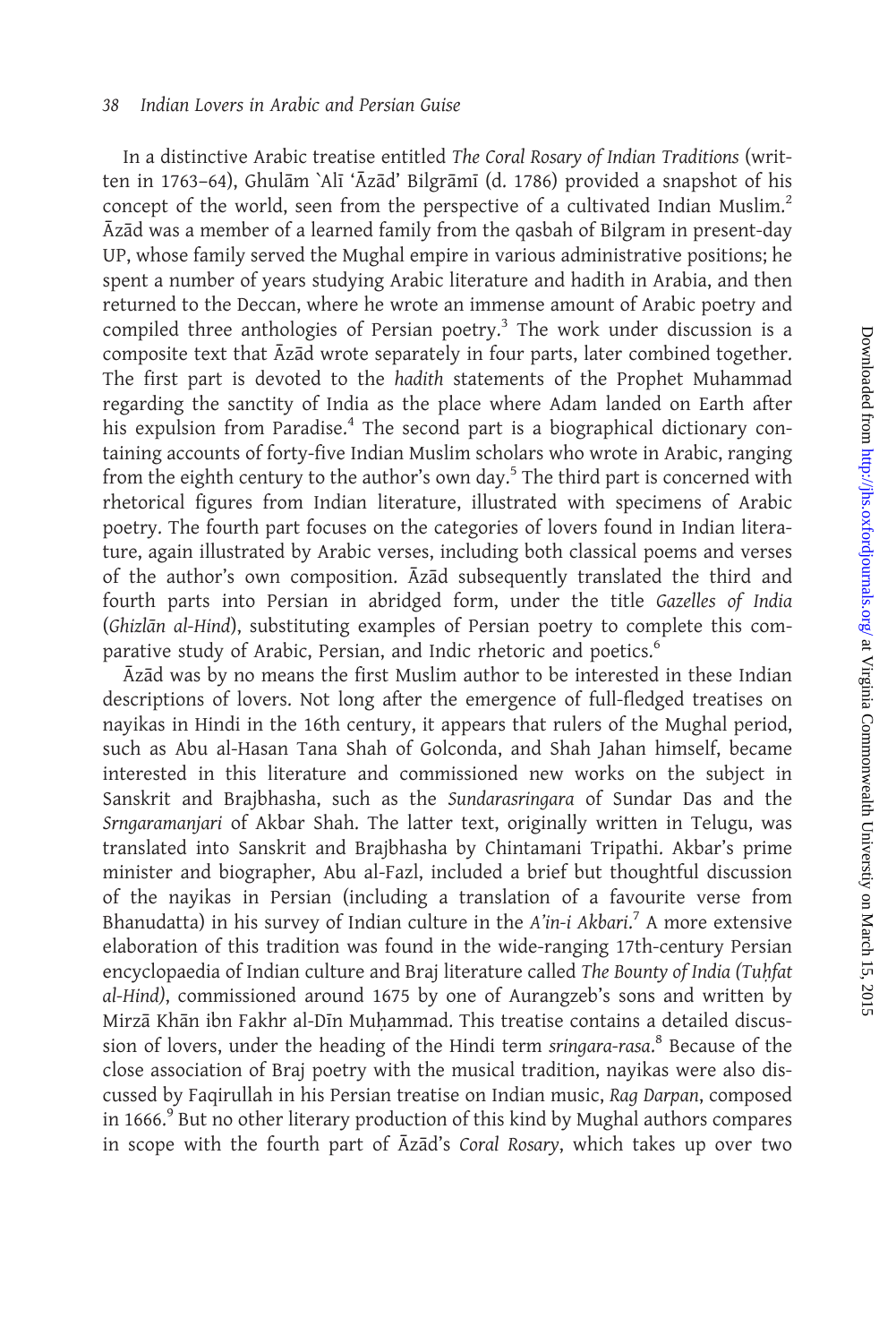hundred pages in the printed Arabic edition, and a more compressed fifty pages in the abridged Persian translation.

The classification system contained in Āzād's Arabic treatise is complex (see chart). The fourth part of this work contains five chapters. The first chapter treats the types of female lovers according to well-known Indian systems. This includes six main divisions (virtue, age, complaint, excitedness, cleverness, and arrogance) followed by a miscellaneous category, containing a total of thirty-three different types. The Arabic text proper does not include the Hindi terminology, although the manuscripts often list them as marginal notations (in Arabic script). The Persian translation, however, deliberately states the Hindi equivalents for all but six, spelling them according to the rules of Arabic grammar; this nod to the Hindi tradition may be an indication of greater bilinguality between Hindi and Persian. The second chapter offers nine additional types of female lovers discovered by  $\bar{A}z\bar{a}d$ , at least one of which, the Arab or bedouin girl (al-a $\bar{a}r\bar{a}b$ iyya or al-badawiyya) explicitly invokes an Arabic precedent. The third chapter consists of a lengthy Arabic ode on lovers composed by Āzād (al-qasīda al-ghizlāniyya), illustrating most of the previously articulated categories of Indian lovers in thirty-seven lines, interrupted by numerous lexical and explanatory comments. The fourth chapter is devoted to the classification of male lovers, though  $\bar{A}z\bar{a}d$  finds the Indian material is decidedly less attractive here, satisfying himself with enumerating the two categories of the monogamous and polygamous lovers (mustafrid and mustakthir), corresponding to the Hindi terms anukūla, 'faithful', and daksina, 'gallant', or 'adroit'. He omits two others he does not deign to describe because of their 'lack of beauty'; presumably the two omitted categories of husbands are dhrsta, 'brazen', and *satha*, 'deceptive'.<sup>10</sup> While the Indian tradition emphasised the 'male gaze' on women and was for the most part satisfied with cursory attention to male lovers, Azad innovatively expands this brief catalogue by adding no fewer than thirty new types of male lovers. The additions in part reflect the categories of female lovers (i.e. in six cases), but others are derived from an Arabic treatise on love by an important author of the Mamluk period, Ibn Abi Hajala (d. 1375).<sup>11</sup> The fifth chapter consists of another lengthy ode on passion in thirty-five lines (al-qasīda al-hayamāniyya), containing descriptions of male lovers, again with numerous interpolated comments. The Persian translation contains essentially the same material (with the exception of the two Arabic odes), arranged in four sections: the Indian female lovers, the additional female lovers discovered by  $\bar{A}z\bar{a}d$ , the two categories of monogamous and polygamous male lovers, and the newly invented types of male lovers, although all of this is illustrated by Persian verses instead of Arabic. The Persian version closes with an autobiographical notice of the author.

Azad introduces this catalogue of lovers (pp. 323-7) with Islamic references, beginning the treatise with a slightly truncated version of a prophetic hadith: 'From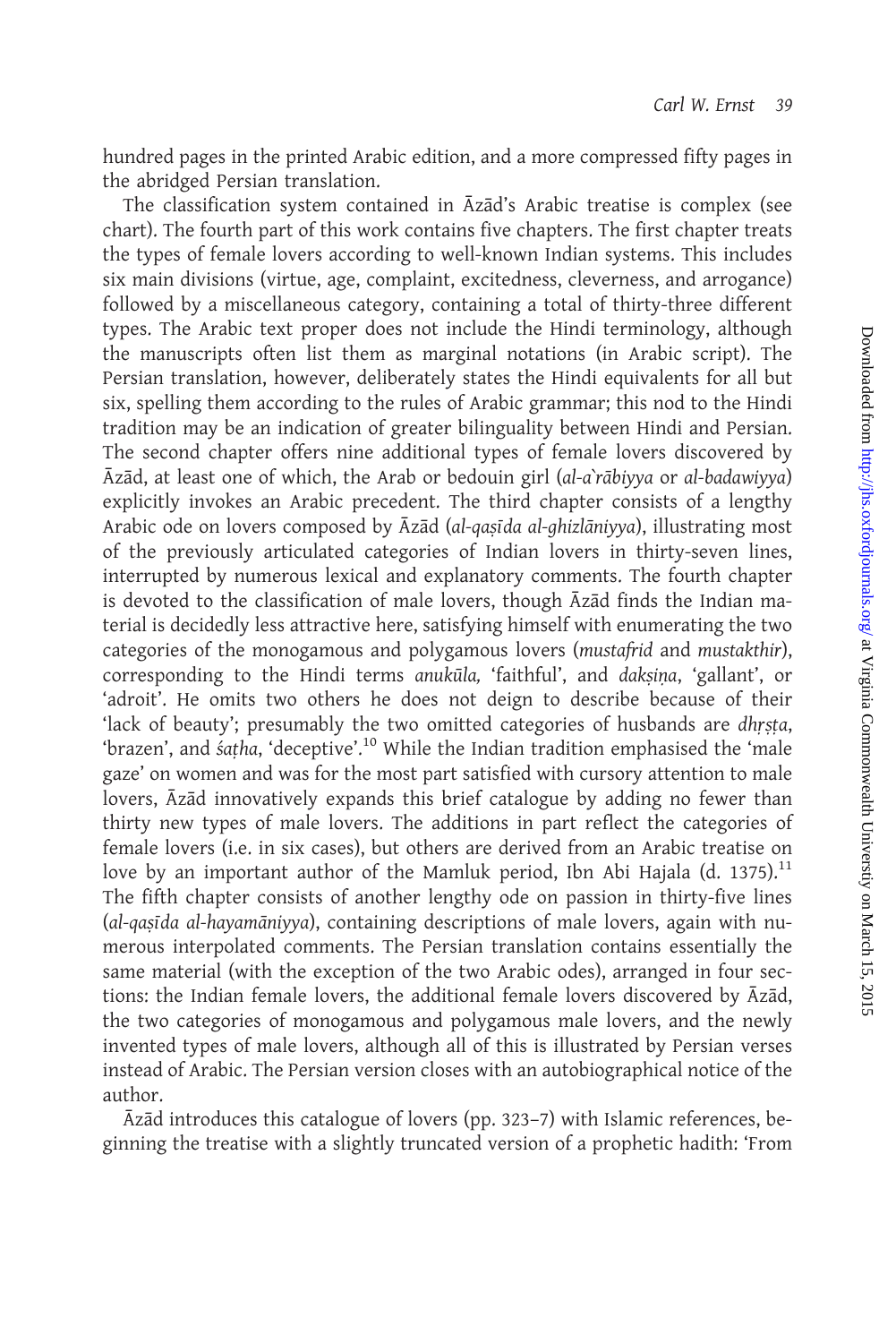your world, perfume and women have been made desirable to me' (more commonly, this hadith includes as a third desirable thing, 'prayer, the delight of my eyes', but that religious reference is omitted here).  $\bar{A}z\bar{a}d$  joins this justification with his earlier discussion of Adam's descent from Paradise to earth, landing on India, which then became the source of all perfumes. He then praises the Indians for the 'shining art and sublime explanation' that they have devoted to women, acknowledging that they have outdone the Arabs in this respect (the Persian text goes farther in calling this a divine inspiration, *ilham*). He further maintains that Indian love poetry is distinctive in offering the perspective of the woman, a trait that he links to the religious duty of the Indian woman to join her deceased husband's funeral pyre as a sati or virtuous wife. Indeed, he finds this kind of devotion reminiscent of Zulaykha, whom the Qur'an depicts as hopelessly in love with Joseph. Yet this divinely arranged love can be mutual, so that both man and woman are lover and beloved. Shifting to another 'national characteristic', and repeating a trope already affirmed by Abu al-Fazl,<sup>12</sup>  $\bar{A}z\bar{a}d$  maintains that the Indians and Arabs focus their love poetry on women, while the Persians and Turks aim instead at young men, a predilection that he condemns by citing the Qur'anic story of Lot. The Indians, he claims, are unacquainted with such tendencies, reserving their discussion for the husband and wife known as nayaka and nayika. Azad's stereotypical claim that Arabic and Indian literature are devoid of homoerotic themes obviously needs to be taken with a grain of salt; just in terms of Arabic literature, it is ironic that one of Azad's sources, Ibn Abī Hajala, devoted a chapter in one of his works to love between bearded old men, though this is commonly censored in modern editions.

After a lengthy digression (pp. 327–31) on the four different kinds of love (by hearing, by dream, by a picture, and by sight),<sup>13</sup>  $\bar{A}z\bar{a}d$  pauses to recount (pp. 331–8) seven different types of love relationship: male lover and female beloved, and the reverse; male lover and female friend, and the reverse; female friend and female lover, and the reverse; and female friend and female friend. Each of these types is illustrated by extensive quotations of Arabic poems by famous authors including  $\bar{A}z\bar{a}d$ .

Eventually,  $\bar{A}z\bar{a}d$  turns to the categories of female lovers from the Indian tradition.

I name each division with a clear name, and I define it with a comprehensive and final definition. I set forth examples by which the eyes of the literati are refreshed and sayings by which the dispositions of the elegant are excited. The examples that I refer to myself in this essay are mostly from my own compositions, and a few of them are [translated] from the poetry of the Indians. But the meaning that is derived from their poems I announce in its place, to distinguish my own property from what is borrowed, and to distinguish my children from the child of others. (p. 338)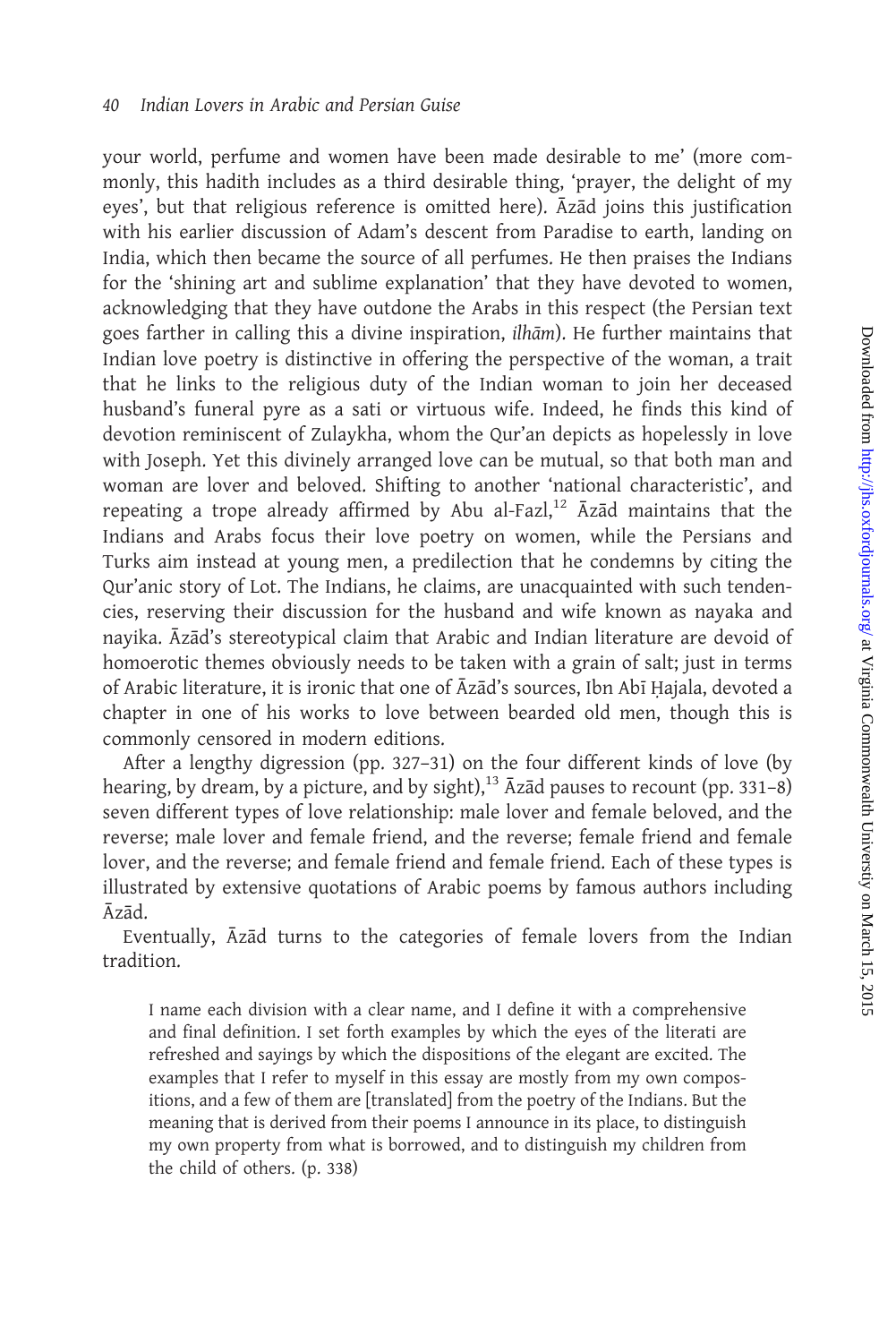The point here is that Azad will primarily explain the Indian tradition in his own terms.

After this bold declaration,  $\bar{A}z\bar{a}d$  makes an uncharacteristically modest claim about the possibility of translation:

And by the power of God (glory be to him), the sweetness that may be produced for palates from the poems collected according to the categories of women in the language of India is not produced in the language of the Arabs. The only cause for this is the character of the language, and it is obvious that the translation of the character from one language to another is beyond human capacity; the only capacity is for the explanation of scientific principles.

And with this bald apology, Azad proceeds to present the categories of lovers with poetic illustrations.

It is worth pausing a moment to consider this stricture on the limits of translation. When one considers major translation movements of the past, it is indeed the case that 'scientific' subjects—ranging from mathematics and medicine to magic and theology—have been the main target of attention. Belles-lettres has rarely been rendered from Greek into Arabic. While the noted Arab translator Hunayn ibn Ishaq was said to have known the poetry of Homer, no significant traces survive of any Arabic version of the Iliad or the Odyssey before modern Arab authors took up the task in the 20th century. Azad's strategy here is similar to the curious case of Aristotle's Poetics, where examples of Greek drama were replaced with Arabic poetry, causing the commentator Ibn Rushd to identify comedy with panegyric and tragedy with satire.<sup>14</sup> In both instances, the translator did not attempt to translate poetic specimens from the source text, but substituted instead standard pieces from the Arabic poetic repertoire.

One or two examples will suffice to demonstrate  $\bar{A}z\bar{a}d's$  approach to the different types of nayikas. The virtuous woman (al-șāliḥa), defined as only inclined towards her husband, modest, and seeking his satisfaction, is portrayed first by a hadith in which the Prophet describes the ideal obedient wife. This is followed by the instance of Umm Rab@b, who married the Prophet's grandson Husayn. After his martyrdom, she announced that she would not marry again, and she died of grief. Azad then adduces eight quotations of poetry; some are anonymous, but others are by the pre-Islamic poet al-A`sha (d. 625), the Andalusian anthologist Ibn 'Abd Rabbihi (d. 940),<sup>15</sup> and  $\bar{A}z\bar{a}d$  himself. A sample from Ibn 'Abd Rabbihi:

> No, I've never seen or heard anyone like her, a pearl that turns to ruby from bashfulness.

Or from Azad:

I called out names at night, but she refused,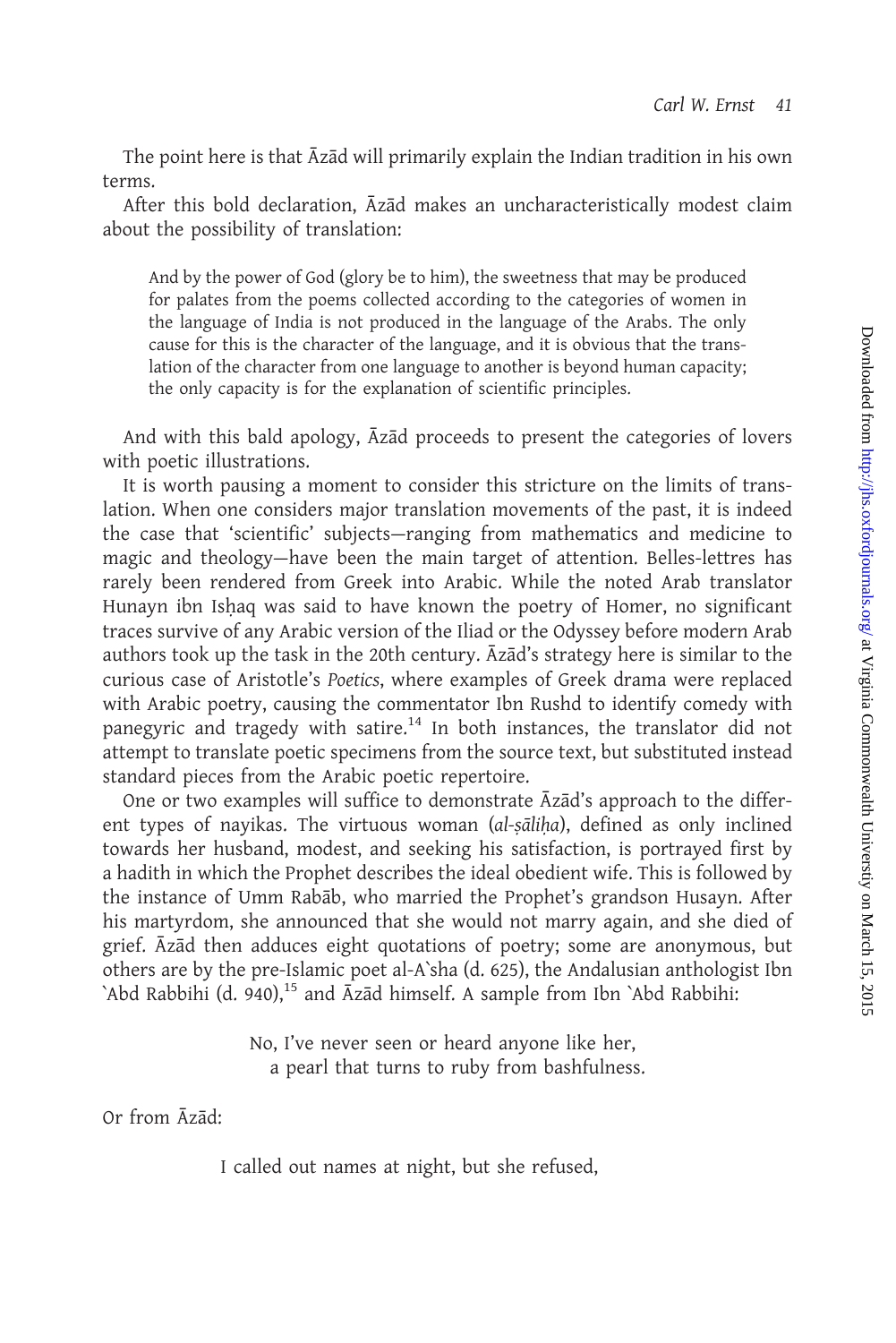preserving her chastity from the suspicion of a lie. She never appeared to nocturnal eyes, so all the people are certain she's a flower.<sup>16</sup>

In the Persian text, this category is illustrated by no less than ten separate verses by the great Safavid-Mughal poet Sa'ib, such as:

> That shyness that we saw from that rosy face- it's tough that it entered our dream unveiled.

Then follow verses by eleven other Indo-Persian poets, including one by  $\bar{A}z\bar{a}d's$ Hindu pupil, Lakshmīi Narāyan 'Shafiq' Aurangābādī:

> Modesty ever seals the jewelbox of your mouth; I think it's hard for you to speak to a lover! $17$

All these verses are simply cited, with no further elaboration, as obvious illustrations of the category of lover under consideration.

Given Azad's determination to explain Indian lovers mainly by Arabic and Persian poetry, it is striking that he occasionally admits to having translated a number of verses from 'the Indian language' into Arabic.<sup>18</sup> While the original Hindi poems are not quoted, the way they are cited in translation raises interesting questions about Āzād's relation to Hindi literature. He generally introduces each such verse only as 'my composition, from (or in) Indian poetry', leaving it unclear whether he was simply translating or whether he had also written the original Hindi poem.19 On one occasion, however, he relates, 'During the time of writing this book, my uncle, the prayer direction of my hopes, Sayyid Muhammad (may his shadow lengthen), wrote to me from Bilgram while I was in Aurangabad. It was a Hindi poem, and he tasked me with rendering its meaning from the Indian language into Arabic. So I composed the following verses.<sup>20</sup> This brief remark indicates that engagement with Hindi poetry, and its transformation into Arabic, was a literary habit among at least some members of the Mughal cultural elite, even if such bilingual relations were much more common between Hindi and Persian.

Another of  $\bar{A}z\bar{a}d\bar{c}$  verses recalls a famous Persian poem of Amir Khusraw (d. 1325), which itself recreates the longing of the Indian woman for her absent lover during the rainy season. Azad writes,

> The cloud comes, and my love is not present; who do I have to bring my friend to me? Tears rain down, reddened, from my eye, until the tender cloud weeps over me. $21$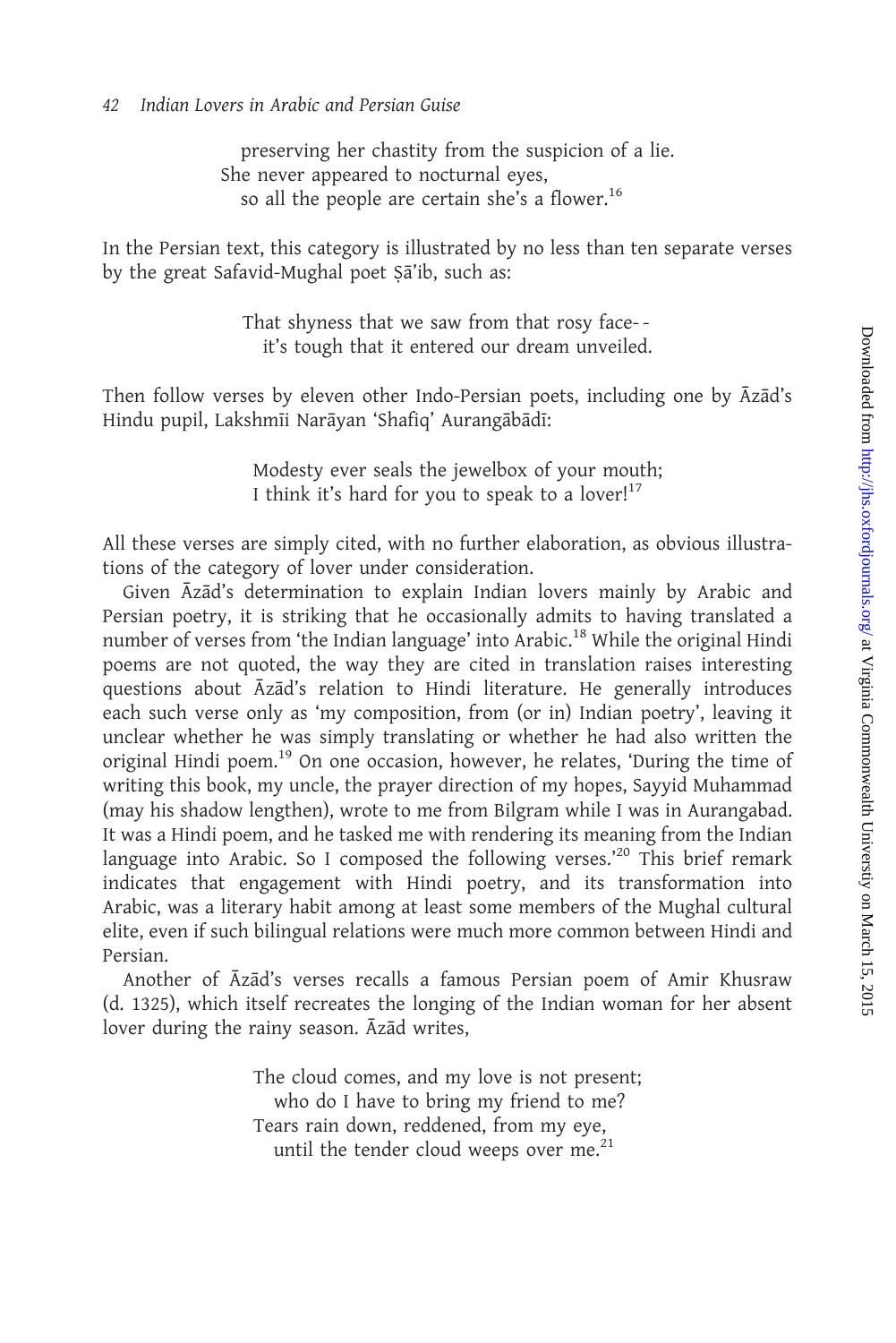While Khusraw's poem goes:

The cloud rains, and I am apart from my love. how can I make my heart part from its owner on this day? The cloud, the rain, I, and my love are standing in farewell; I cry apart, the cloud's apart, my love's apart. The eye is bleeding because of you, pupil of my eye; be a man, don't be apart from the bloody eye. $2^2$ 

This juxtaposition of  $\bar{A}z\bar{a}d's$  Arabic verse with a famous Persian line from his illustrious predecessor suggests a need to consider Indo-Arabic literature in its inter-textual connections both with Indo-Persian and with the relevant Indic equivalents. But several major questions remain.

Who was  $\bar{A}$ zād's audience? It is difficult to be certain, but the technical difficulty of reading the highly ornate Arabic of this work suggests a limited circulation, and a similar conclusion might be drawn from the three manuscripts used by the editor (one autograph, one copied by a student of  $\bar{A}z\bar{a}d's$ ; all three from Indian libraries). A fuller inventory indicates eighteen manuscript copies of the Arabic text in Indian and Pakistani libraries, plus three in Europe.<sup>23</sup> At least one manuscript found its way to Cairo, and then the text was published in a lithograph edition from Bombay in 1884; it would be interesting to know what the readership was.<sup>24</sup> Surprisingly, the first two sections of Subhat al-marjan (on references to India in prophetic hadith, and on the lives of Arabic scholars of India) were translated into Persian in 1869, under the patronage of 'Mahārāj Īsarī Parshād' (or Ishwari Prasad Narayan Singh, r. 1835–89), the Raja of Benares.<sup>25</sup> Perhaps this translation indicates an interest in Āzād's work among a Persian-knowing Hindu elite, who sought access in this way to the overtly Islamic portions of his text. Azad's own Persian translation of sections three and four, Ghizlan al-Hind, seems to be fairly widely distributed; there are at least ten copies in Indian libraries, four in Iran, several more in Pakistan and Bangladesh, plus additional manuscripts in European libraries.<sup>26</sup>

Ostensibly, the original Arabic work is aimed at an audience that knows nothing of India, since hardly any Indic terms are provided in the text—yet copyists seem to have added the names for the various categories of nayikas in the margins, indicating a de facto readership that was quite knowledgeable. The Persian translation is more explicit about including these terms within the text of the fourth section (although Indic terminology is almost entirely missing from the third section, on rhetorical figures, in both the Arabic and Persian versions). Probably  $\bar{A}z\bar{a}d$  had in mind readers like his uncle Sayyid Muhammad, who were capable of understanding the multiple layers of meaning implicated between an implied but unspoken Indian literary tradition and the Arabic and Persian poems that were proposed as its exemplars.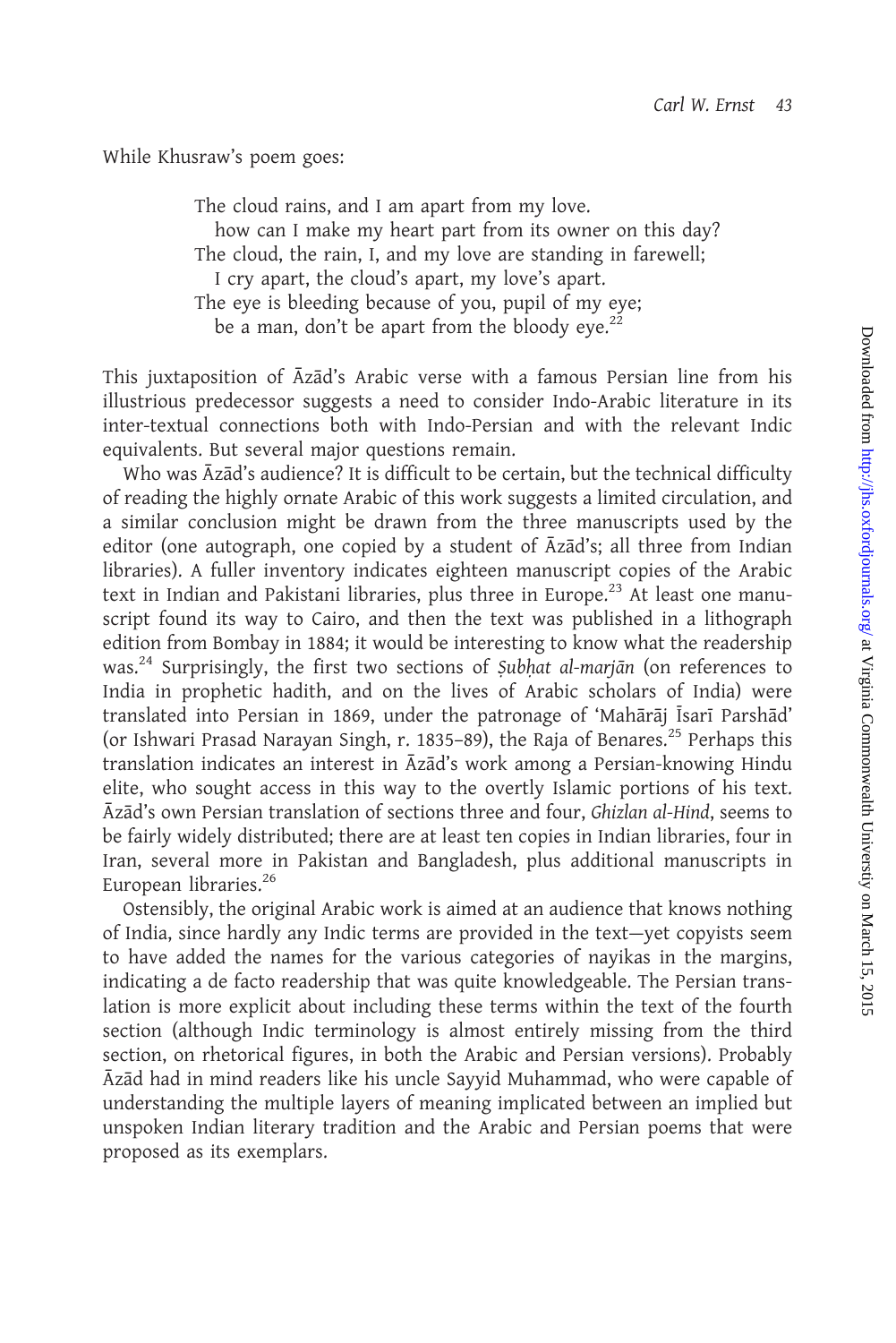Another question is the nature of Āzād's connection with nāyika-bheda literature. There are several possibilities. Was he exposed to this through reading Sanskrit or Braj treatises on the subject?<sup>27</sup> Would it have been possible to obtain a relatively complete view of the subject through oral sources? As we shall see below, Azad himself observed performance and discussion of these Indian genres of poetry at a Muslim court. Was he also following earlier Persian accounts of the nayika tradition? None of this is indicated in the Arabic text, although closer study of his Arabic versions of Indian poetry may yield some clues.

Fortunately there is external evidence to indicate  $\bar{A}z\bar{a}d's$  thorough acquaintance with Braj poetry. He came from a long line of scholars in Bilgram, many of whom were deeply immersed in Hindi literature. One such was `Abd al-Wāhid Bilgrāmī (1509–1608), a prolific author of Persian Sufi texts who also wrote a Persian treatise called Haga'ig-i Hindī (Indian Realities, written in 1566–67) that defended the use of Krishna bhakti poems in Sufi music sessions.<sup>28</sup> Of him the conservative Mughal historian Badā'ūnī optimistically remarked, 'He used formerly to indulge in ecstatic exercises and sing ecstatic songs in Hindi and fall into trances, but he is now past all this.<sup>29</sup> Azad further detailed his own knowledge of Hindi poetry in his biographical anthology of Indo-Persian poets and poets of Hindi, Sarv-i Āzād (The Free Cypress/Azad's Cypress), composed in 1752-53; this is the second volume of Ma'āthir al-kirām tārīkh-i Bilgrām (Traditions of the Eminent, A History of Bilgram), which was devoted to the saints and scholars of Bilgram. In Sarv-i  $\bar{A}z\bar{a}d$ , he gives accounts of eight poets of Hindi from the town of Bilgram (two of whom were also known as Persian poets), including an extensive excerpt from the Rasprabodh of Sayyid Ghulām Nabī Bilgrāmī, whose pen-name in Hindi was 'Raslīn'.<sup>30</sup> Another of the Hindi poets listed here was Āzād's maternal grandfather, `Abd al-Jalīl Bilgrāmī, with whom he studied religious and literary texts for two years.<sup>31</sup>  $\bar{A}z\bar{a}d's$  attention to Hindi poetry in a Persian biographical anthology was not uncommon at the time; at least a dozen other Persian tazkiras, either partially or wholly dedicated to Hindi poetry, were produced in the late 18th and early 19th centuries.<sup>32</sup>  $\bar{A}z\bar{a}d$ portrays literary discussions taking place in the assemblies of local Mughal administrators debating figures of speech in Hindi poetry.<sup>33</sup> He describes how his grandfather `Abd al-Jalil secured an appointment for a Brahmin poet from Bilgram at the court of Husayn `Ali Khan. $34$  In short,  $\bar{A}z\bar{a}d$  came from an environment in which Hindi was fully integrated into a literary continuum alongside Persian and Arabic.<sup>35</sup>

As Azad stated in introducing the Hindi poets of Bilgram:

Part Two, on the rhyme-masters of Hindi – may God reward them with the best of prizes! This ignorant one is familiar with the languages of Arabic, Persian, and Hindi, and from each tavern I have measured a cup according to my capacity. I have spent lifetimes in the practice of Arabic and Persian poetry, and I have cherished the fresh blooms of meaning in the embrace of thought. But I have not happened to practice Hindi poetry as much, and the opportunity to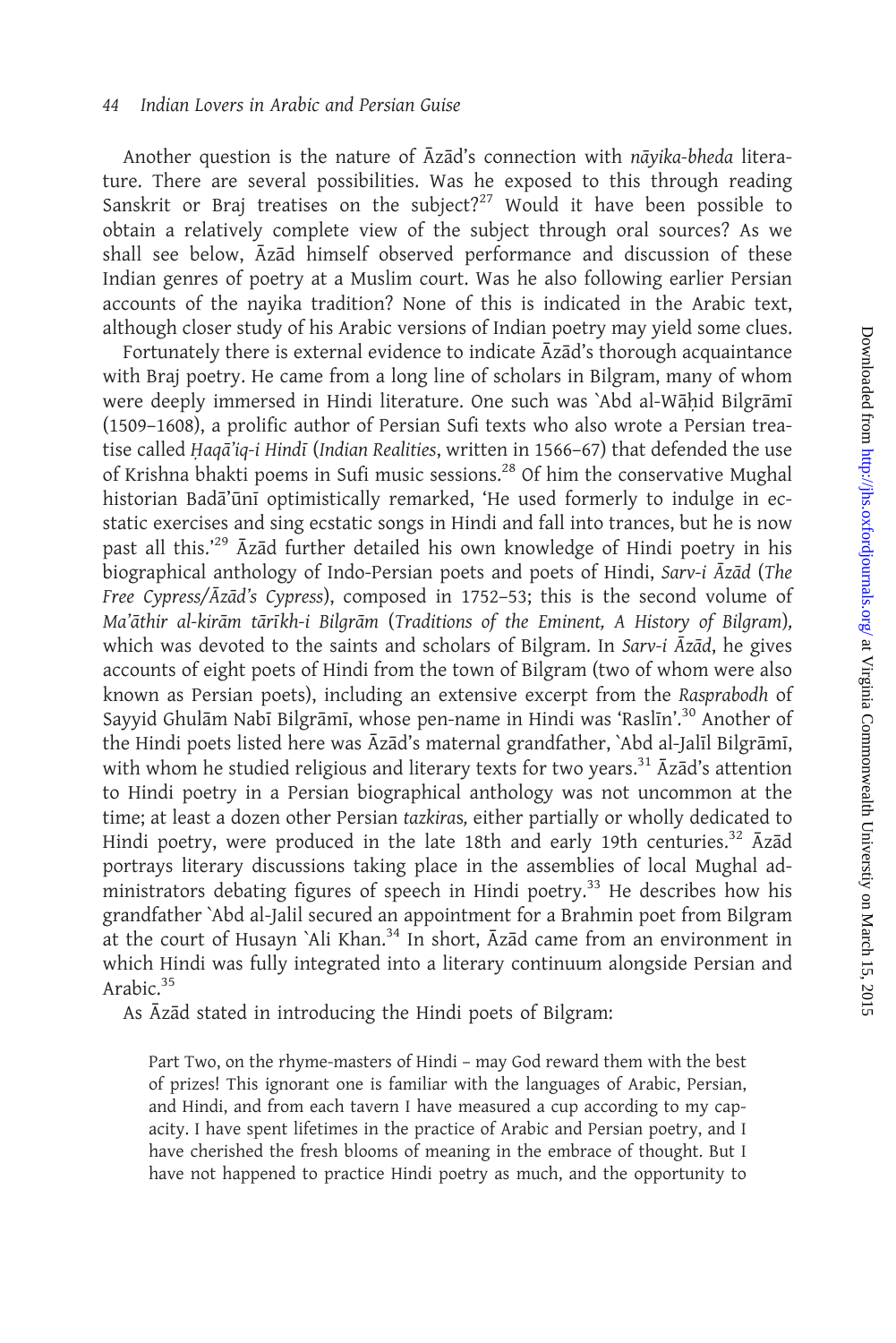master the greenery of this realm has not occurred. But to the ear the call of India's parrots has an encompassing pleasure, and to the taste this rose bower has a plentiful share of the sugar-seller's flavor.

The creators of meaning in Arabic and Persian spill blood from the vein of thought, and they convey the style of subtle imagination to the highest of levels. The fable reciters of Hindi have also made no little progress in this valley, but in the art of nāyika bheda they have taken a magical step forward. One who uses both Persian and Hindi, and who has a perfect acquaintance with white and black, will confirm the truth of this poor man's poetry, and will adorn the register of this humble one's claim with the seal of witnessing. The versifiers of the Hindi language have displayed exceptional glory in Bilgram, and have increased the freshness and exuberance of intellects with the fragrances of fresh aloes. For this reason the section on this particular group has been written, and the aromatic scents have been conveyed to the hand of the connoisseurs of perfume.<sup>36</sup>

Indeed, it seems clear that  $\bar{A}z\bar{a}d$  was already playing with ways to link India to Islamic religious themes in the conclusion to Sarv-i Āzād, some eleven years before writing Subhat al-marjān, when he drew on works of hadith to argue that the paradisal vocabulary of the Qur'an may come from the Indian language.<sup>37</sup>

Azad's relationship with the existing nayika tradition is complicated by his willingness to engage in creative revision and expansion of the categories of lovers. This is seen in the additional six categories he slips into the list of female lovers in [Chapter 1](#page-12-0), the nine new categories he introduces in [Chapter 2](#page-14-0), and the nearly thirty new categories of male lovers (unprecedented in the Hindi sources) that he either establishes as parallels of the females or else incorporates from Arabic sources. Indeed, he urges others to be equally creative: 'Let whoever wishes add to this, for the field is wide, and the garden is fertile.' He finds further scriptural warrant for considering the different types of lover, by citing a wellknown hadith that describes the diverse relationships that eleven different women had with their husbands.<sup>38</sup> In this respect,  $\bar{A}z\bar{a}d$  resembled Hindi poets such as Kesavdas and Cintamani, whom Allison Busch describes as 'assessing the continuing viability of ... classificatory distinctions, reconfiguring them as necessary, and occasionally proposing new ones'.<sup>39</sup> One might consider this Indo-Arabic production as a parallel to the emerging Hindi riti tradition, which was at the time 'a fledgling branch of vernacular knowledge as it began to put forward increasingly strong claims to a separate existence from Sanskrit'.<sup>40</sup> Azad makes no obvious gestures here either towards devotional bhakti or Sufi interpretations in his approach to love poetry, citing in his Arabic version only classical poetry and Islamic scriptures. There is probably more of a Sufi flavour in the Persian translation, simply because of the pervasive Sufi imagery found in Indo-Persian poetry.

Much more remains to be said about this formidable literary production on the types of lovers. Yet at the very least it should now be acknowledged that the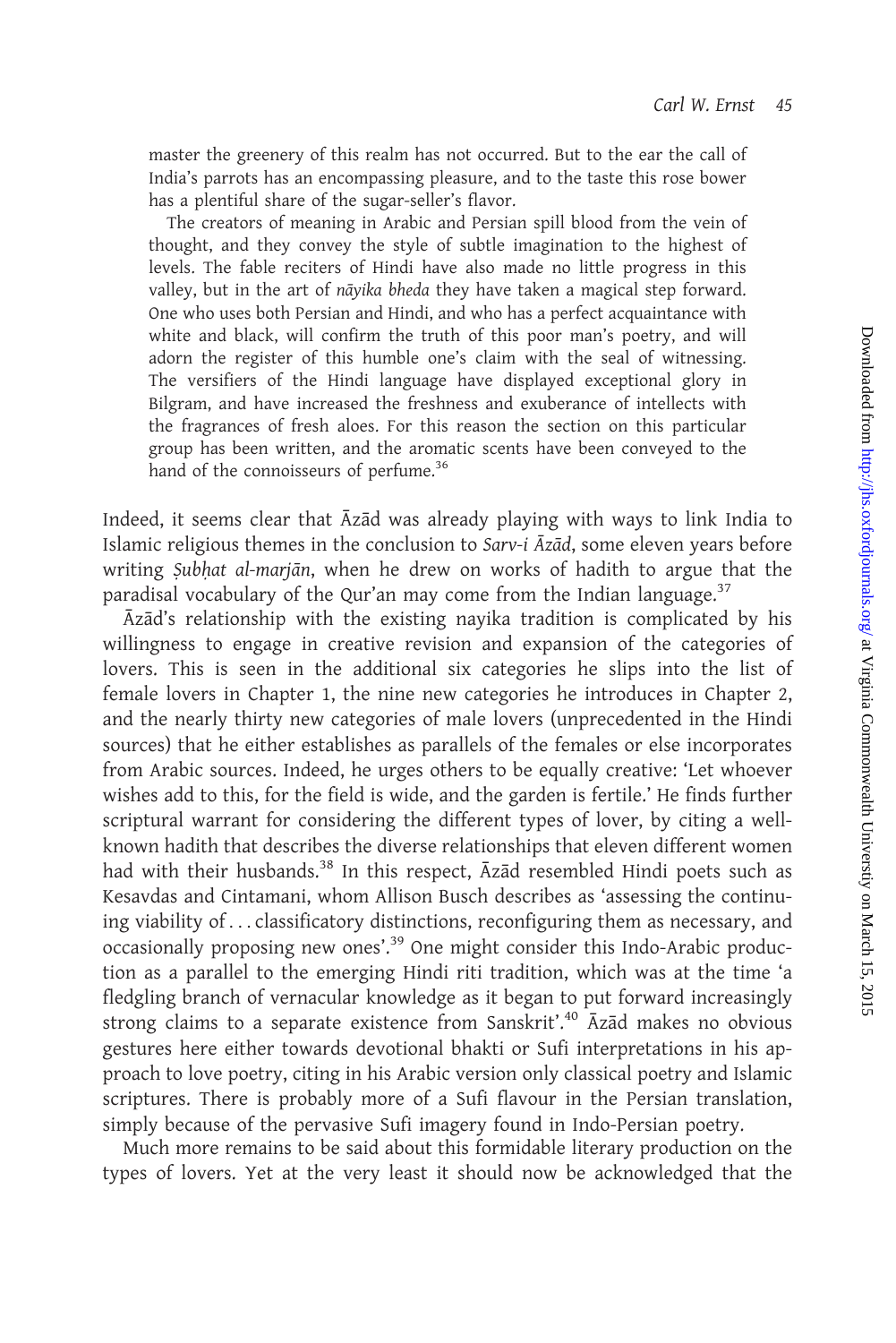nāyika-bheda tradition can be understood in a new dimension through this intertextual exploration in the medium of Arabic and Persian.

## Acknowledgements

I would like to thank several commentators for their valuable suggestions, including Allison Busch, Jack Hawley, Françoise Delvoye, and Heidi Pauwels.

## Notes

- 1 Bhānudatta, "Bouquet of Rasa" & "River of Rasa," ed. and trans. Sheldon Pollock, Clay Sanskrit Library (New York: NYU Press, 2009); K. P. Bahadur, trans., The Rasikapriyā of Keshavadāsa (Delhi: Motilal Banarsidass, 1972).
- 2 Ghulām 'Alī Āzād al-Bilgrāmī, Subhat al-marjān fī āthār Hindūstān, ed. Muhammad Fadl al-Rahmān al-Nadwī al-Siwānī (2 vols., Aligarh: Jami'at 'Aligarh al-Islamiyya, 1976-80).
- 3 Shawkat Toorawa, "Āzād Bilgrāmī," in Essays in Arabic Literary Biography 1350-1850, ed. Joseph E. Lowry and Devin J. Stewart (Wiesbaden: Harrassowitz, 2009), 2:91-97.
- 4 An abridged translation of this section is available in Carl W. Ernst, "India as a Sacred Islamic Land," in Religions of India in Practice, ed. Donald S. Lopez, Jr., Princeton Readings in Religions, 1 (Princeton University Press, 1995), pp. 556-64.
- 5 This section is discussed in Carl W. Ernst, "Reconfiguring South Asian Islam: The 18th and 19th centuries," Comparative Islamic Studies 5/2 (2009 [published in 2011]), pp. 247-272.
- 6 Mir Ghulām 'Alī Āzād Bilgrāmī, Ghazālān [sic] al-Hind: muṭāla'a-i taṭbīqī-i balāqhat-i hindī va pārsī (Ghazelles of India: A Comparative Study of Indian and Persian Rhetoric), ed. Sīrūs Shamīsa (Tehran: Sada-yi Mu'asir, 1382/2004). The title Ghizlān al-Hind (misspelled in this edition) is a chronogram for the year of the book's composition (1178/1764-5). See also Sunil Sharma, "Translating Gender: Azad Bilgrami on the Poetics of the Love Lyric and Cultural Synthesis," The Translator 15/1 (2009), pp. 87- 103.
- 7 Abū al-Fazl ibn Mubārak, The Ā'īn-i Akbarī, ed. H. Blochmann, Biblioteca Indica, N.S. 168 (Calcutta: The Baptist Mission Press, 1869), 2:131-34; ibid., trans. H. S. Jarrett, ed. Jadunath Sarkar (2<sup>nd</sup> ed., Calcutta: Royal Asiatic Society, 1948; reprint ed., New Delhi: Oriental Books Reprint Corp., 1977-1978), 3:256-58.
- 8 Mīrzā Khān ibn Fakhr al-Dīn Muhammad, Tuhfat al-Hind, ed. Nūr al-Hasan Ansārī, Zabān o Adabiyyāt-i Fārsī, 39 (Tehran: Bunyād-i Farhang-i Īrān, 1354/1975), 1:297-321. On this text see Allison Busch, "Hidden in Plain View: Brajbhasha Poets at the Mughal Court," Modern Asian Studies 44/2 (2010), pp. 267–309, citing p. 297.
- 9 Faqīrullāh, Tarjamah-yi Mān katohal, va Risalah-yi Rāg Darpan, ed. Shahab Sarmadee (New Delhi: Indira Gandhi National Centre for the Arts and Motilal Banarsidass Publishers, 1996).
- 10 Bhanudatta, pp. 92-93.
- 11 Beatrice Gruendler, "Ibn Abi Hajalah," in Lowry and Stewart, pp. 118-126. Bilgrāmī is citing this author's text Bustān al-sulțān (The King's Garden), but it does not appear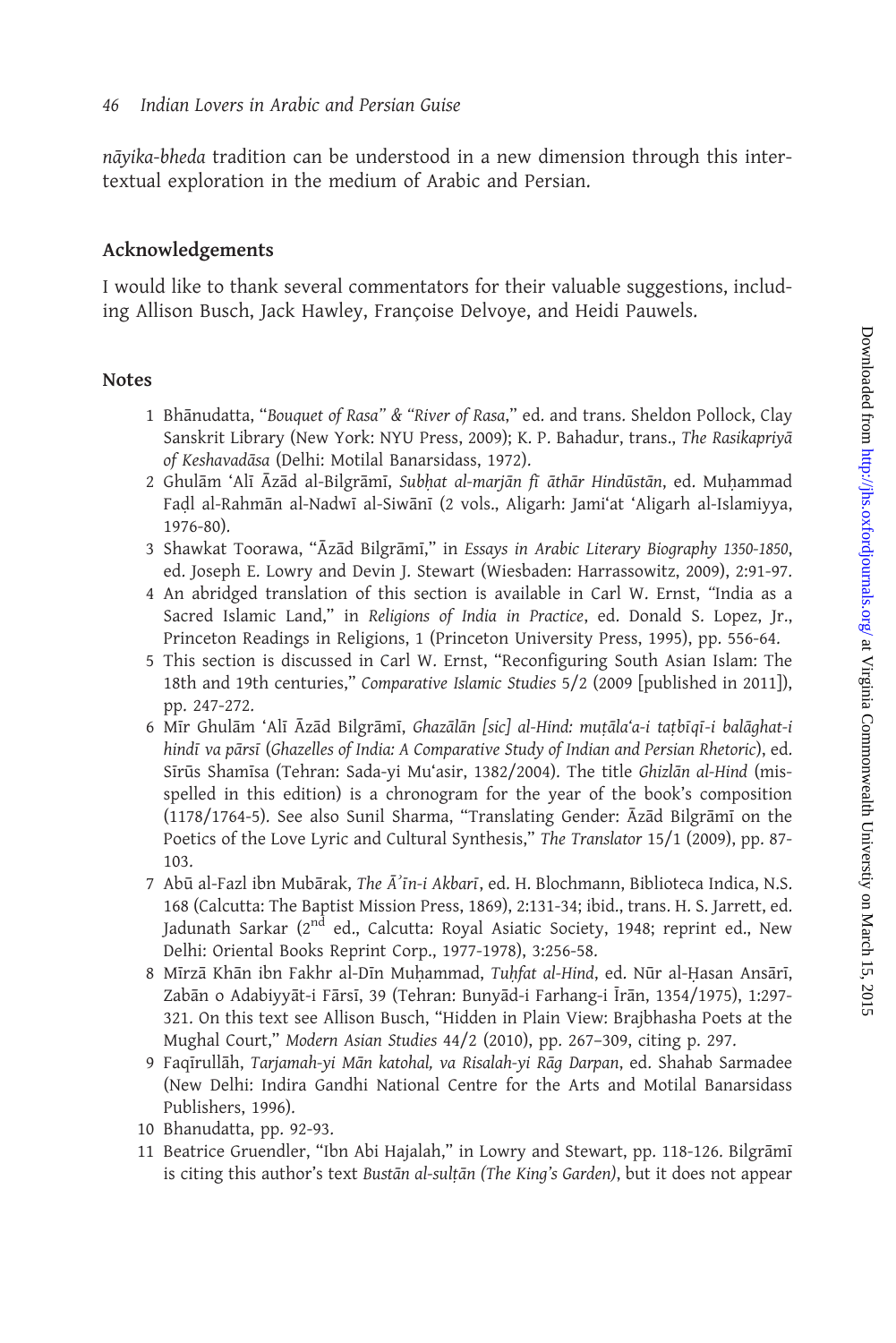to be extant; cf. Carl Brockelmann, Geschichte der arabische Litteratur (Leiden: E. J. Brill, 1943), 2:12, Supplementband 2:5.

- 12 A'in-i Akbari, trans. Jarrett, 3:256.
- 13 Compare Rasikapriyā, chapter 4.
- 14 The ironies of this translational dilemma were famously explored by Jorge Luis Borges in his short story, "Averroes' Search," in Labyrinths: Selected Stories & Other Writings, ed. Donal A. Yates & James E. Irby (New York: New Directions Books, 1964), pp. 148-55.
- 15 Ahmad ibn Muhammad Ibn `Abd Rabbih, The Unique Necklace (Al-'Iqd al-Farīd), Great Books of Islamic Civilization, trans. Issa J. Boullata (3 vols., Reading, UK: Garnet Pub., 2006-12). This publication represents a small fraction of the complete Arabic work.
- 16 Subhat al-marjān, 2:338-40.
- 17 Ghizlān al-Hind, pp. 118-121.
- 18 Subhat al-marjān, 2:359, 362, 364-5, 366-7 (three poems), 372, 385, 423.
- 19 While some Urdu writings have been attributed to Bilgrāmī, their authenticity is doubtful (Subhat al-marjān, Introduction, 1:15-16).
- 20 Subhat al-mariān, 2:372.
- 21 Subhat al-marjān, 2:386.
- 22 Yamīn al-Dīn Abū al-Hasan Khusraw, Kulliyyāt-i ghazaliyyāt-i Khusraw, ed. Iqbāl Salāh al-Dīn (Lahore: Packages Ltd., 1972), 1:1, lines 1, 2, 5.
- 23 Sayyid Hasan 'Abbās, Ahwāl o āthār-i Sayyid Ghulām-'Alī Āzād Bilgrāmī (Tehran: Bunyād-i Mawqūfāt-i Duktur Mahmūd Afshār Yazdī, 1384/2006), pp. 277-9.
- 24 Brockelmann, Supplementband 2:600-1, citing Cairo<sup>2</sup> 5:419; Ghulām 'Alī Āzād al-Bilgrāmī, Subhat al-marjān fī āthār Hindūstān (Bombay: Malik al-Kitab, 1303/1886), available online at <[http://babel.hathitrust.org/cgi/pt?id](http://babel.hathitrust.org/cgi/pt?id=nnc1.cu58898506)=[nnc1.cu58898506](http://babel.hathitrust.org/cgi/pt?id=nnc1.cu58898506)>.
- 25 Catalogue of Arabic & Persian Manuscripts in Khuda Bakhsh Oriental Public Library, Patna, Vol. VIII (Patna: Khuda Bakhsh Oriental Public Library, 1994), pp. 7-8, no. 652.
- 26 The printed edition of Ghizlān al-Hind edited by Shamīsa is based on copies from Dhaka and Tehran (p. 20). Additional copies are described by Sayyid Hasan 'Abbās, "Ghizlan al-Hind-i Mir Ghulam-'Ali Āzād Bilgrāmī," Taḥqīqāt-i Islāmī 9/1-2 (1373/ 1995), pp. 189-95 <<http://www.ensani.ir/storage/Files/20101027155730-107.pdf>>. See also C. A. Storey, Persian Literature: A Bio-bibliographical Survey (London: Luzac & Company, Ltd., 1972), 1:862, and 'Abbās, Ahwāl o āthār, pp. 340-1.
- 27 As was doubtless the case with Abu al-Fazl; see Allison Busch, Braj beyond Braj: Classical Hindi in the Mughal World, IIC Occasional Publication 12 (New Delhi: India International Centre, 2009), p. 8.
- 28 Heidi Pauwels, "A Sufi listening to Hindi religious poetry: Mir Abdul Wahid Bilgrāmī's Haqayaq-i Hindi," rewrite of student paper originally written in 1992 and submitted as field exam towards degree of Ph.D. at UW, Seattle, 2011 5<http://hdl.handle.net/1773/19592>4; Francesca Orsini, "'Krishna is the Truth of Man': Mir 'Abdul Wahid Bilgrāmī's Haqā'iq-i Hindī (Indian Truths) and the circulation of dhrupad and bishnupad," in Allison Busch and Thomas de Bruijn, eds., Culture and Circulation (Leiden: Brill, forthcoming) <[http://eprints.soas.ac.uk/8578/1/](http://eprints.soas.ac.uk/8578/1/Krishna_is_the_Truth_of_Man.pdf) Krishna is the Truth of Man.pdf>. This text has now been published in a critical edition; see 'Abd al-Wahid Bilgrāmī, Haqāyiq-i hindī, ed. Muhammad Ihtishām al-Din (Aligarh: Center for Persian Studies, Aligarh Muslim University, 2010). Another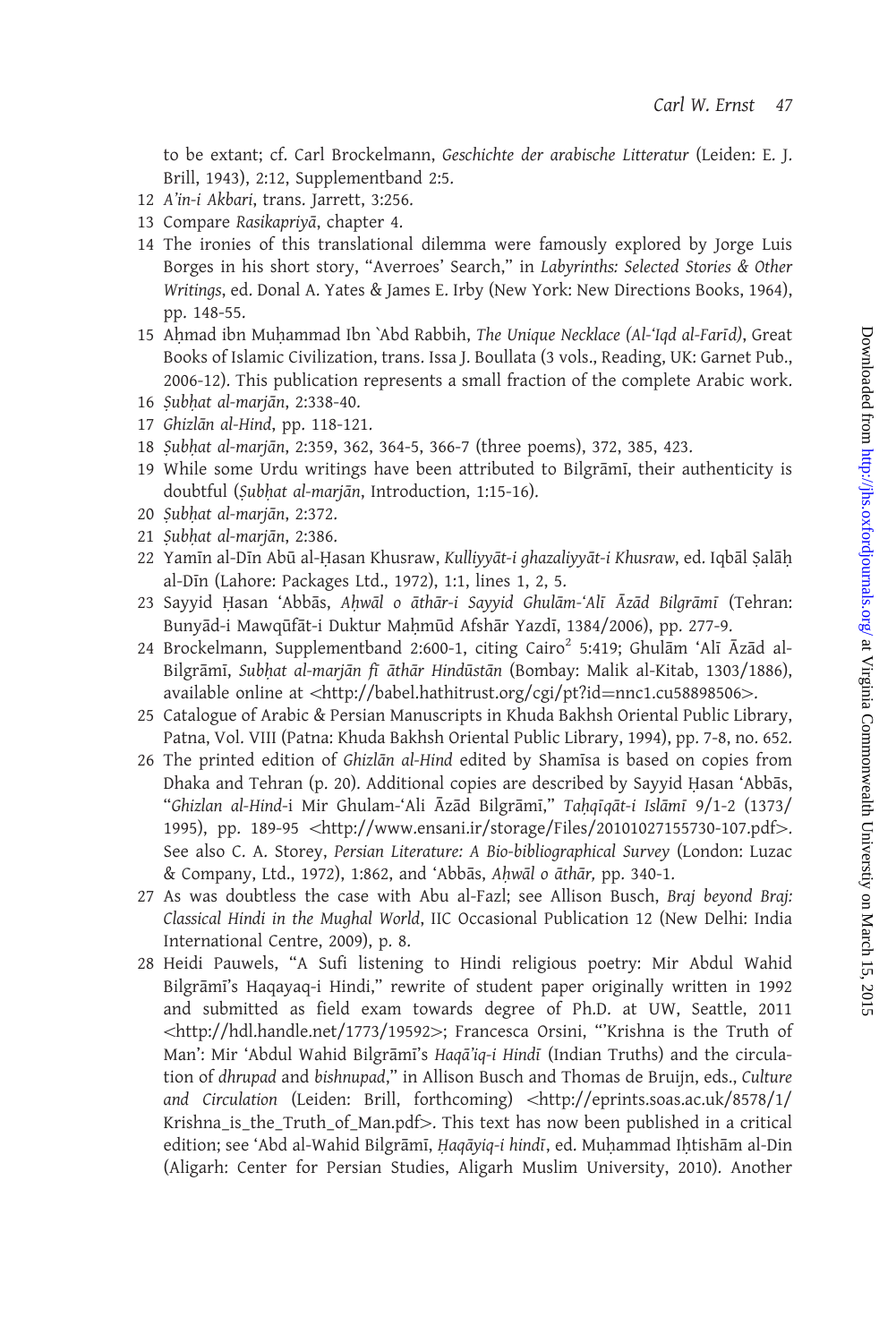manuscript of this work is said to be found in the shrine of Shah Barakat Allah (or Barkatullah) in Marehra (near Aligarh); the latter, a poet in both Braj and Persian, was a descendant of Āzād's grandfather, 'Abd al-Jalīl Bilgrāmī.

- 29 'Abd al-Qadir ibn Mulukshah al-Bada'uni, Muntakhab al-tawarikh, trans., 3:106-7.
- 30 Ghulām 'Alī Āzad Bilgrāmī, Ma'āthir al-kirām mawsūm bi-Sarv-i Āzād (Hyderabad: Kutub Khāna Āsafiyya, 1913), pp. 352-407 <[http://babel.hathitrust.org/cgi/pt?id](http://babel.hathitrust.org/cgi/pt?id=njp.32101062276348;page=root;seq=1;view=2up;size=100;orient=0;num=1)=  $nip.32101062276348; page=root; seq=1; view=2up; size=100; orient=0; num=1>;$  $nip.32101062276348; page=root; seq=1; view=2up; size=100; orient=0; num=1>;$  $nip.32101062276348; page=root; seq=1; view=2up; size=100; orient=0; num=1>;$ Sayyid Ghulām Nabī Raslīn Bilgrāmī, Ras Prabodh (Rampur: Rampur Reza Library, 2001), a facsimile of the nasta'liq manuscript with devanagari transcription.
- 31 Sarv-i Āzād, pp. 369-71.
- 32 Storey, Persian Literature, vol. 1, pp. 851, 852, 853, 867, 868 (two), 873, 876 (three), 877, 880, 882 (two), 883, 884.
- 33 Allison Busch, Poetry of Kings: The Classical Hindi Literature of Mughal India (Oxford: Oxford University Press, 2011), pp. 154-5, quoting Ma'athir al-kiram (i.e., Sarv-i Āzād), pp. 364-5.
- 34 Sarv-i Āzād, p. 370.
- 35 Shailesh Zaidi, Bilgrām ke musalmān hindī kavi (Varanasi: Nagari Pracharini Sabha, 1969); Francesca Orsini, "How to do Multilingual Literary History? Lessons from Fifteenth- and Sixteenth-century North India," Indian Economic and Social History Review 49/2 (2012), pp. 225-46.
- 36 Sarv-i Āzād, pp. 351-2.
- 37 Ibid., p. 406.
- 38 Subhat al-marjān, 2:420. This is the hadith of Umm Zara', from Sahīh Muslim, book 31, chapter 14, no. 5998 <[http://theonlyquran.com/hadith/Sahih-Muslim/?volume](http://theonlyquran.com/hadith/Sahih-Muslim/?volume=31&chapter=14)= [31&chapter](http://theonlyquran.com/hadith/Sahih-Muslim/?volume=31&chapter=14)=[14](http://theonlyquran.com/hadith/Sahih-Muslim/?volume=31&chapter=14)>.
- 39 Allison Busch, "The Anxiety of Innovation: The Practice of Literary Science in the Hindi/Riti Tradition," Comparative Studies of South Asia, Africa and the Middle East 24/2 (2004), pp. 45-59, citing p. 54.
- 40 Ibid., p. 56.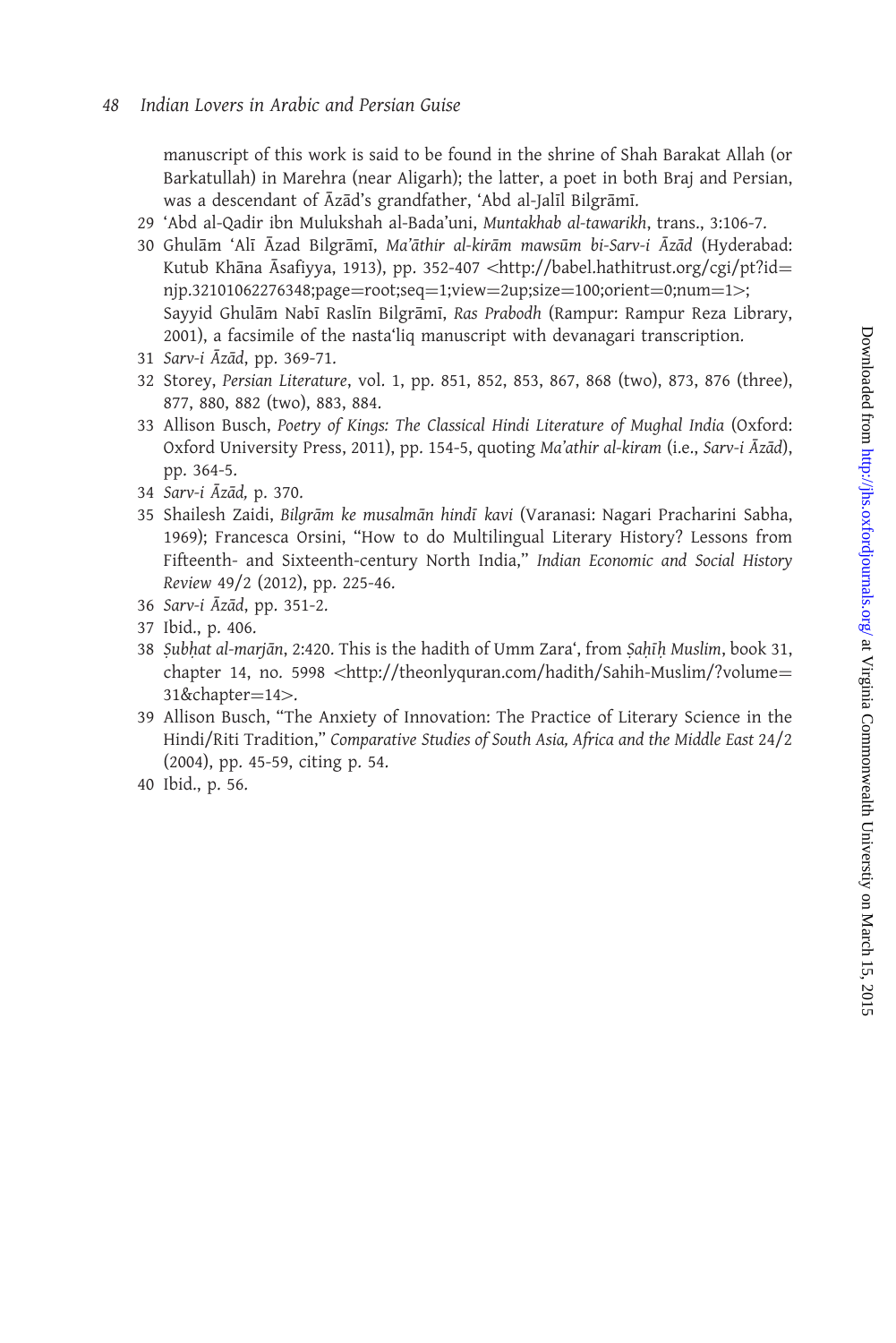<span id="page-12-0"></span>

|         |                            |          | <b>Chart.</b> Contents of Chapters 1, 2, and 4 of Ghulām 'Alī Āzād Bilgrāmī, Subhat al-marjān fi ārhār Hindūstān, Book 4 (Arabic)/Ghizlān al-Hi |  |      |  |
|---------|----------------------------|----------|-------------------------------------------------------------------------------------------------------------------------------------------------|--|------|--|
|         |                            |          |                                                                                                                                                 |  |      |  |
|         | Chapter 1. On the types of | 17   Q.M |                                                                                                                                                 |  |      |  |
| Section |                            | subsets  | More subsets                                                                                                                                    |  | nde. |  |

| Section                         | Arabic term                                       | Subsets                                                   | More subsets                                 | Persian spelling                              | Standard hindi                                                   | Arabic     | Persian     |
|---------------------------------|---------------------------------------------------|-----------------------------------------------------------|----------------------------------------------|-----------------------------------------------|------------------------------------------------------------------|------------|-------------|
| A. According to<br>virtue or    | 1. al-șāliņa (virtuous)                           |                                                           |                                              | sūkiyā                                        | svakiya, sviya (one's own<br>wife)                               | 337        | 118         |
| depravity                       | 2. al-țāliņa (depraved)                           | a. al-baytiyya (mistress)                                 | 1. al-mukhtafiyya                            | parkiyā<br>guptā                              | parakīyā (another's wife)<br>gupta (hidden)                      | 341<br>341 | 121<br>121  |
|                                 |                                                   |                                                           | 2. al-mutasattara<br>(concealed)<br>(hidden) | lachchhtā                                     | lakshitā (discovered/<br>found out)                              | 345        | 121         |
|                                 |                                                   | b. al-sūqiyya (prostitute)                                | 3. al-mu'allana (naked)                      | $s\bar{a}m\bar{a}ny\bar{a}$<br>$kulat\bar{a}$ | sāmānyā (courtesan)<br>kulațā (harlot)                           | 345<br>347 | 123<br>121  |
| B. According to age             | 2. al-ghāfila (heedless)<br>1. al-șaghīra (young) |                                                           |                                              | aggiyāt jūbnān<br>mugdahā                     | ajñāta yauvanā (heedless<br>of her own youth)<br>mugdhā (virgin) | 348<br>348 | 124<br>124  |
|                                 |                                                   | fil-husn (exceedingly<br>a. al-mutaraqqiyya<br>beautiful) |                                              |                                               |                                                                  | 351        | 126         |
|                                 |                                                   | zayyana (unadorned)<br>b. al-ghayr al-muta-               |                                              |                                               |                                                                  | 352        | 127         |
|                                 |                                                   | c. al-bākira (virginal)                                   |                                              |                                               |                                                                  | ł          | 127         |
|                                 |                                                   | d. al-thayyiba (divorced)                                 |                                              |                                               |                                                                  | ł          | 127         |
|                                 |                                                   | e. al-nāfira 'an al-jimā'<br>intercourse)<br>(averse to   |                                              |                                               |                                                                  | 353        | 128         |
|                                 | 3. al-khabira (knowing)                           |                                                           |                                              | giyāt jūbnān                                  | jñātā yauvanā (knowing<br>youth)                                 | 356        | 128         |
|                                 | 4. al-mutawassița<br>(adolescent)                 |                                                           |                                              | $maddhy\bar{a}$                               | madhyā (in between)                                              | 356        | 129         |
|                                 | 5. al-kabīra (mature)                             |                                                           |                                              | parūdahā                                      | praurha (mature)                                                 | 359        | 130         |
| C. Defined by the<br>complainer | (complainer)<br>1. al-shākiyya                    |                                                           |                                              | ghanditā                                      | khanditā (enraged over a<br>lover's infidelity)                  | 362        | 131         |
|                                 |                                                   | a. al-rāmiza (hinting)                                    |                                              | dhīrā                                         | expression of anger)<br>dhira (constant in the                   | 362        | 131         |
|                                 |                                                   | b. al-mușarrița (blatant)                                 |                                              | adhīrā                                        | adhīrā (lashing out in<br>anger)                                 | 365        | 132         |
|                                 |                                                   |                                                           |                                              |                                               |                                                                  |            | (continued) |

Downloaded from http://jhs.oxfordjournals.org/ at Virginia Commonwealth University on March 15, 2015 Downloaded from <http://jhs.oxfordjournals.org/> at Virginia Commonwealth Universtiy on March 15, 2015

Carl W. Ernst 49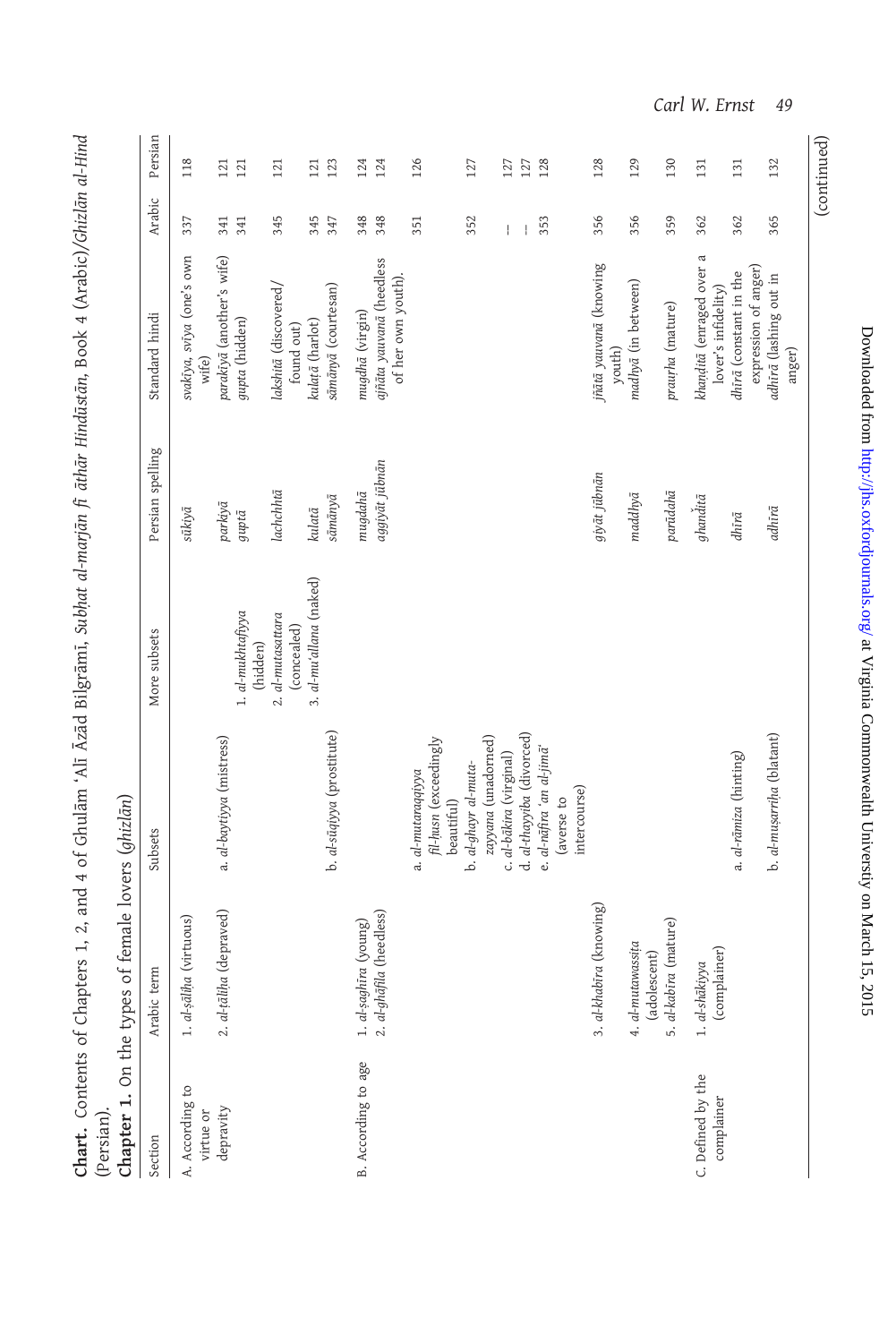## 50 Indian Lovers in Arabic and Persian Guise